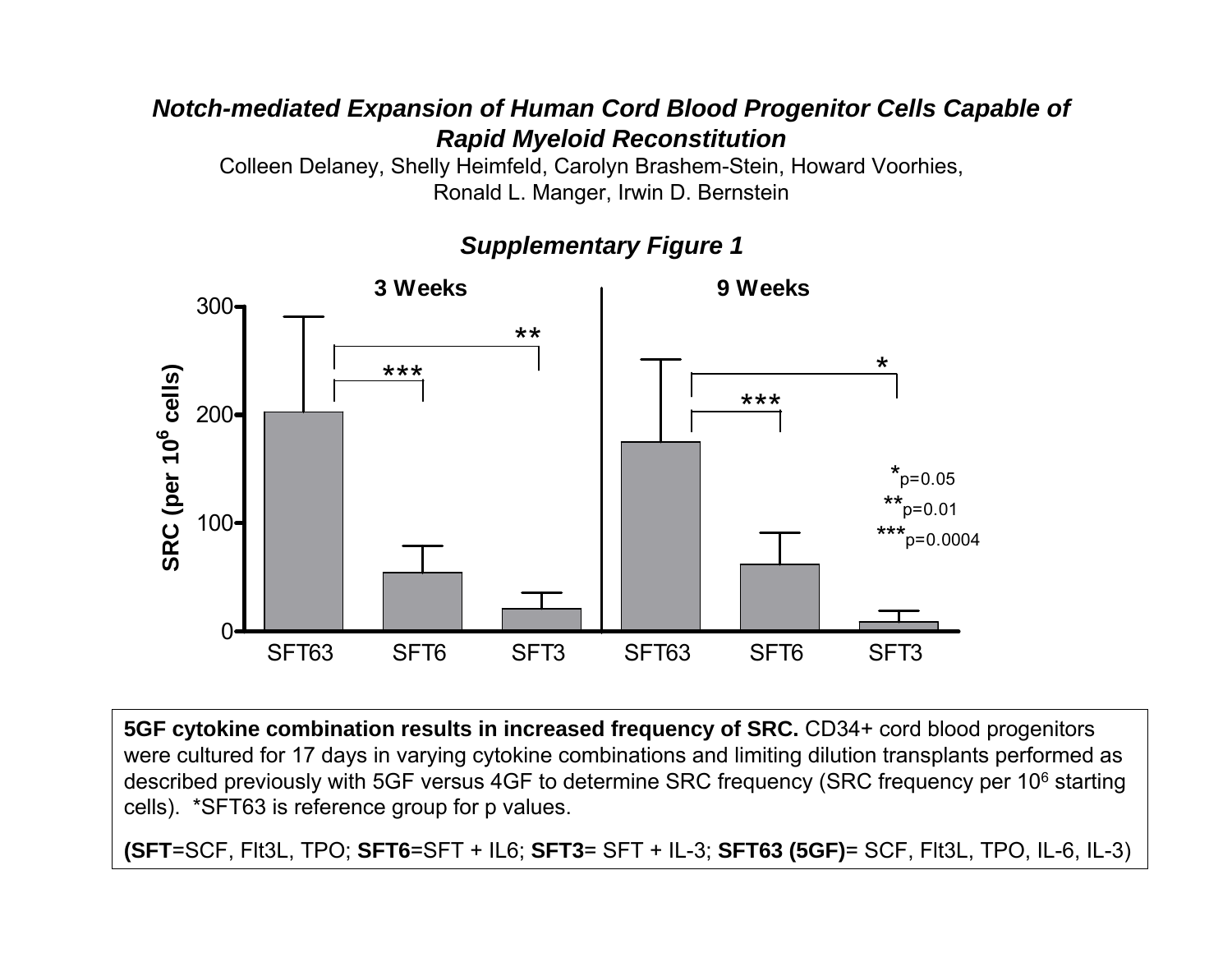# *Supplementary Figure 2; Delaney et al*



**Long-term repopulating cells are maintained after Notch-mediated ex vivo expansion of cord blood CD34+ progenitor cells.** CD34+ cells were cultured for 16 days as described and infused into sublethally irradiated NOD/SCID IL-2Rγ<sup>null</sup> mice. (a) Overall human engraftment in primary recipients at the time of sacrifice (17 – 22 weeks) and collection of whole marrow for secondary transplantation. Bar at the mean. (b) Overall human engraftment in the marrow of secondary NOD/SCID IL-2Rγ<sup>null</sup> recipients at 3 weeks post infusion of primary recipient marrow. Mice were considered engrafted if they had ≥0.5% human CD45+ cells.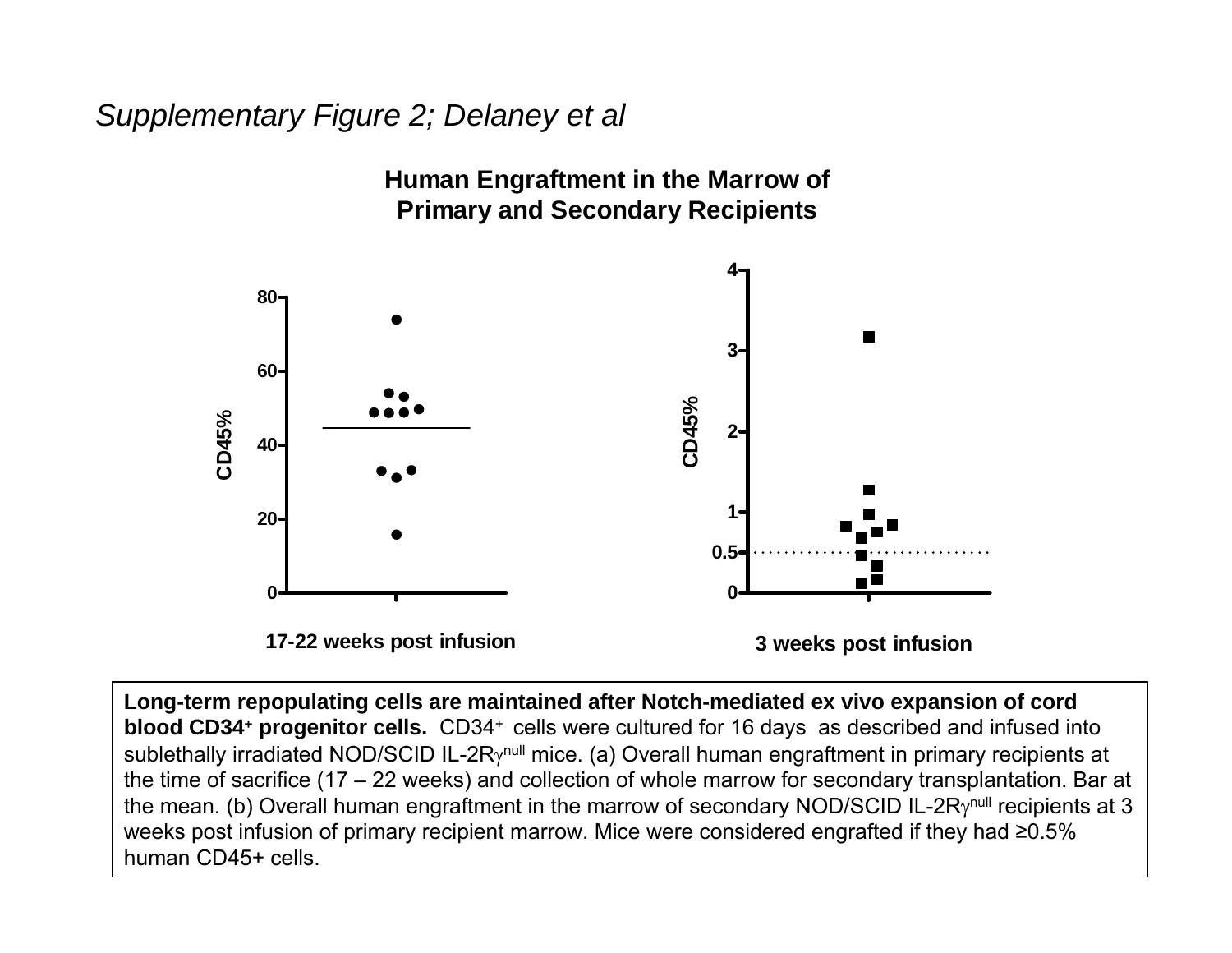|                                         | Ex vivo Expansion<br>$(N=10)$ | <b>Conventional Double</b><br>$(N=20)$ |
|-----------------------------------------|-------------------------------|----------------------------------------|
| Male/Female                             | 5/5                           | 9/11                                   |
|                                         |                               |                                        |
| Median Age in years (range)             | $27.5(3 \text{ to } 43)$      | 21.5(10 to 42)                         |
| Median Weight in kg (range)             | 61.5 (16 to 79)               | 69.5 (32 to 110)                       |
| Disease<br><b>AML</b>                   | 8                             | 9                                      |
|                                         |                               |                                        |
| $ALL (Ph+)$                             | 1(1)                          | 7(4)                                   |
| Bi-phenotypic                           | 1                             | $\boldsymbol{0}$                       |
| <b>CML</b>                              | $\boldsymbol{0}$              | $\overline{3}$                         |
| <b>MDS</b>                              | $\boldsymbol{0}$              | $\mathbf{1}$                           |
| Disease Status                          |                               |                                        |
| CR1 (morphologic)                       | $\mathfrak{S}$                | $\overline{7}$                         |
| $\geq$ CR2 (morphologic)                | $rac{5}{3}$                   | 9                                      |
| Chloroma                                |                               | $\boldsymbol{0}$                       |
| MRD (flow)                              | $\mathbf{1}$                  | $\overline{7}$                         |
| <b>HLA Matching (HLA-A, B and DRB1)</b> |                               |                                        |
| Unmanipulated CBU: patient              |                               |                                        |
| 4/6                                     | $\overline{7}$                | 26                                     |
| 5/6                                     | $\overline{\mathbf{3}}$       | 11                                     |
| 6/6                                     | $\overline{0}$                | 3                                      |
| Expanded CBU: patient                   |                               |                                        |
| 4/6                                     | 6                             | N/A                                    |
| 5/6                                     | $\overline{4}$                | N/A                                    |
| <b>Infused Cell Doses</b>               |                               |                                        |
| Non-manipulated units                   |                               |                                        |
| Total TNC/kg $x10^7$ ; avg (range)      | $3.3(1.5 \text{ to } 6.3)$    | 4.3 $(2.2 \text{ to } 11.2)$           |
| Total CD34/kg $x10^5$ ; avg (range)     | 2.4 $(0.6 \text{ to } 5.4)$   | 3.1 $(1.3 \text{ to } 5.4)$            |
| Ex vivo Expanded Unit                   |                               |                                        |
| TNC/kg $x107$ per unit; avg (range)     | 4.6 $(0.6 \text{ to } 9.1)$   | N/A                                    |
| CD34/kg $x105$ per unit; avg (range)    | 60.3 (9.2 to 133)             | N/A                                    |
|                                         |                               |                                        |

### **Supplemental Table 1: Demograpahics, HLA and Infused Cell Doses**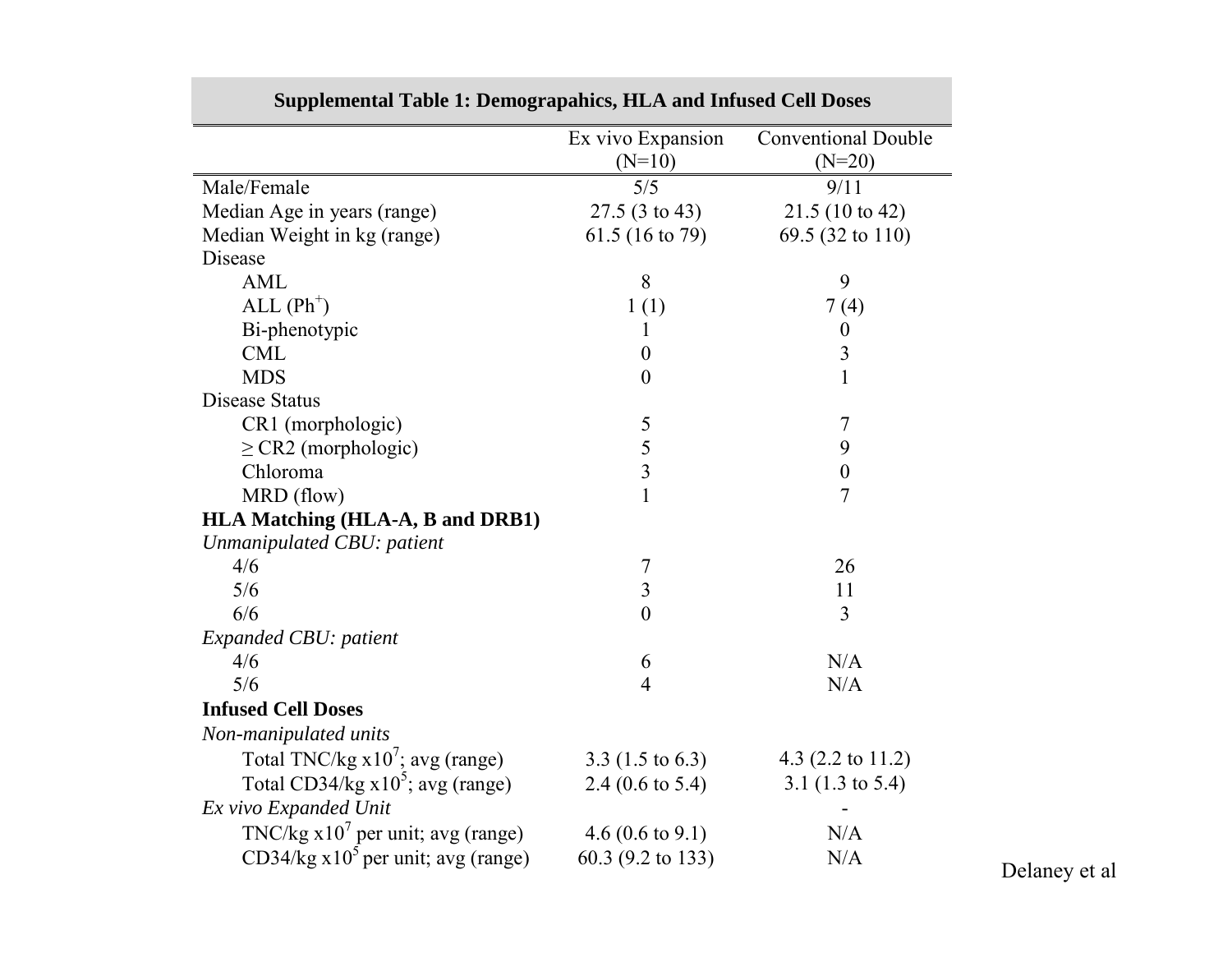| Patient #        |                          | <b>Pre-Freeze</b>         | <b>Post-selection</b>    | <b>Recovery</b> | <b>Starting Purity</b> |                  | Post-expansion           |                         |
|------------------|--------------------------|---------------------------|--------------------------|-----------------|------------------------|------------------|--------------------------|-------------------------|
|                  | <b>TNC</b><br>$(x 10^9)$ | <b>CD34</b><br>$(x 10^6)$ | Abs # CD34<br>$(x 10^6)$ | CD34 (%)        | CD34 (%)               | <b>Viability</b> | Abs # CD34<br>$(x 10^6)$ | Fold<br><b>Increase</b> |
|                  | 1.5                      | 12.5                      | 5.5                      | 44              | 61                     | 70               | 1440                     | 261                     |
| $\boldsymbol{2}$ | 1.3                      | 7.9                       | 1.6                      | 20              | 45                     | 86               | 154                      | 96                      |
| 3                | 1.3                      | 7.2                       | 1.5                      | 21              | 83                     | 77               | 60                       | 41                      |
| 4                | 1.3                      | 3.4                       | 1.5                      | 44              | 37                     | 73               | 113                      | 74                      |
| 5                | 1.2                      | 3.6                       | 1.3                      | 36              | 54                     | 66               | 111                      | 87                      |
| 6                | 2.4                      | 8.2                       | 2.6                      | 32              | 42                     | 87               | 977                      | 382                     |
| 7                | 1.2                      | 3.6                       | 2.0                      | 56              | 46                     | 73               | 145                      | 72                      |
| 8                | 1.9                      | n/a                       | 4.1                      | n/a             | 60                     | 76               | 229                      | 57                      |
| $\boldsymbol{9}$ | 1.7                      | 5.8                       | 1.7                      | 29              | 41                     | 81               | 810                      | 471                     |
| 10               | 3.6                      | 28.0                      | 5.4                      | 20              | 54                     | 76               | 537                      | 99                      |
| <b>Mean</b>      | 1.6                      | 7.6                       | 2.7                      | 36              | 52                     | 76               | 457                      | 164                     |
| <b>Sem</b>       | 0.14                     | 1.2                       | 0.52                     | 4.5             | 4.3                    | 2.1              | 149                      | 48                      |

## Supplementary Table 2: Expanded Unit Characteristics

\*n/a = not available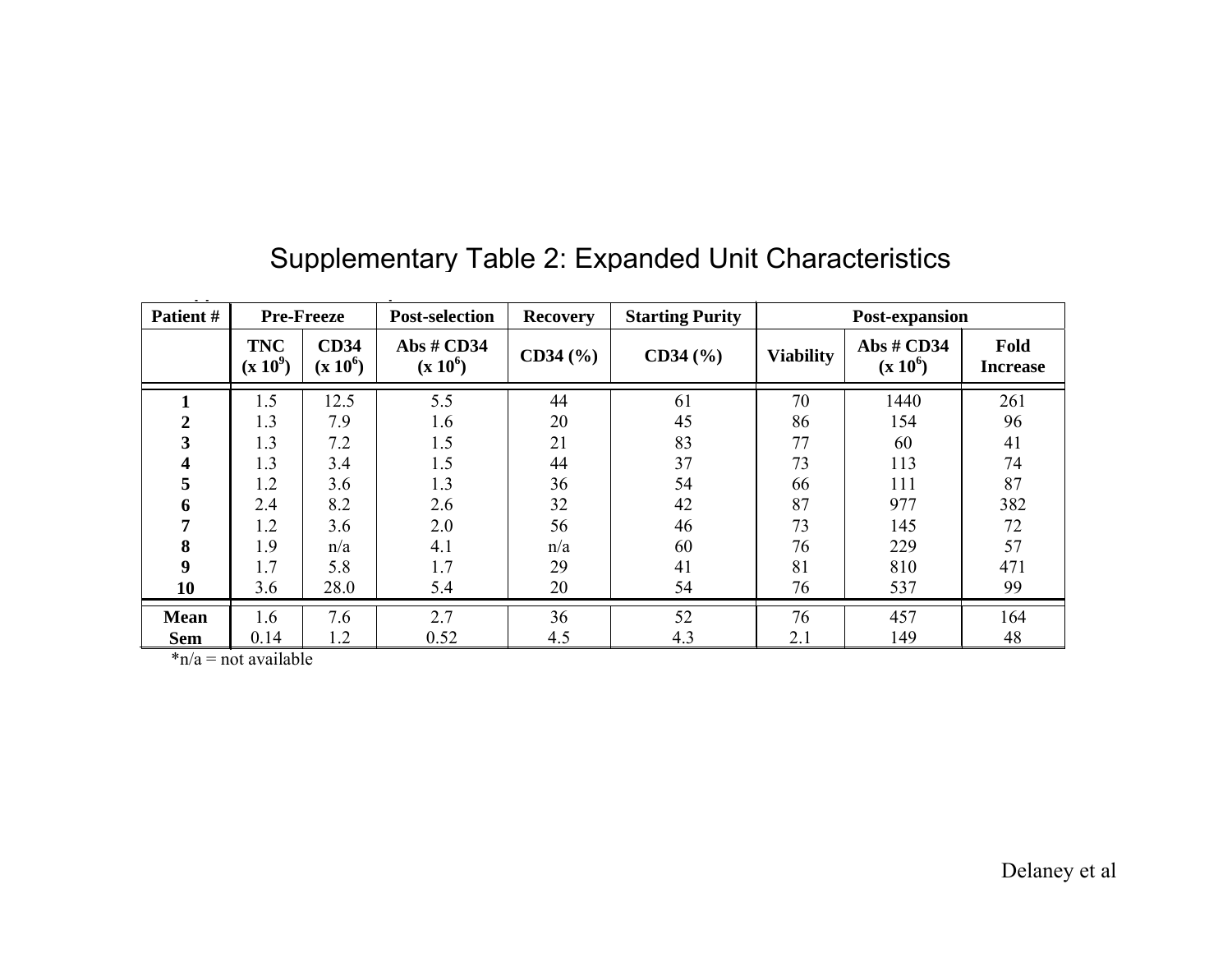# Supplementary Table 3: Expanded Unit Selected Immunophenotyping

|                                                           | <b>Percent</b><br>(range) | <b>Cells/kg</b><br>(range)        |  |  |
|-----------------------------------------------------------|---------------------------|-----------------------------------|--|--|
| <b>CD34</b>                                               | $14.5(6.2 - 26)$          | $6.1 \times 10^6$ (0.9 -13.6)     |  |  |
| CD7                                                       | $8.1 (5.9 - 12)$          | $3.9 \times 10^6$ $(0.3 - 9.1)$   |  |  |
| <b>CD14</b>                                               | $11.3(1.8-23)$            | $5.6 \times 10^6$ (0.1 - 14.6)    |  |  |
| <b>CD15</b>                                               | $20.5(6-36)$              | $9.0 \times 10^6$ (1.1 - 23)      |  |  |
| CD34+/56+                                                 | $(1.4 - 5.8)$<br>2.9      | $1.7 \times 10^6$ (0.08 - 5.3)    |  |  |
| CD37CD16+/56+                                             | $5.4$ $(2.2 - 13.6)$      | $2.7 \times 10^6$ (0.1 – 12.4)    |  |  |
| <b>CD20</b>                                               | $(0 - 0.2)$<br>0.1        | $3.6 \times 10^{4}$ (0 - 14)      |  |  |
| CD <sub>3</sub>                                           | $(0 - 0.6)$<br>0.2        | $4.8 \times 10^{4}$ (0 - 13)      |  |  |
| CD4 <sup>lo</sup> /CD3 <sup>neg</sup> /CD8 <sup>neg</sup> | $(16 - 67)$<br>40.6       | $1.7 \times 10^{7}$ $(0.2 - 6.1)$ |  |  |
| CD8                                                       | $(0 - 0.5)$<br>0.1        | $3.4 \times 10^{4}$<br>$(0 - 17)$ |  |  |